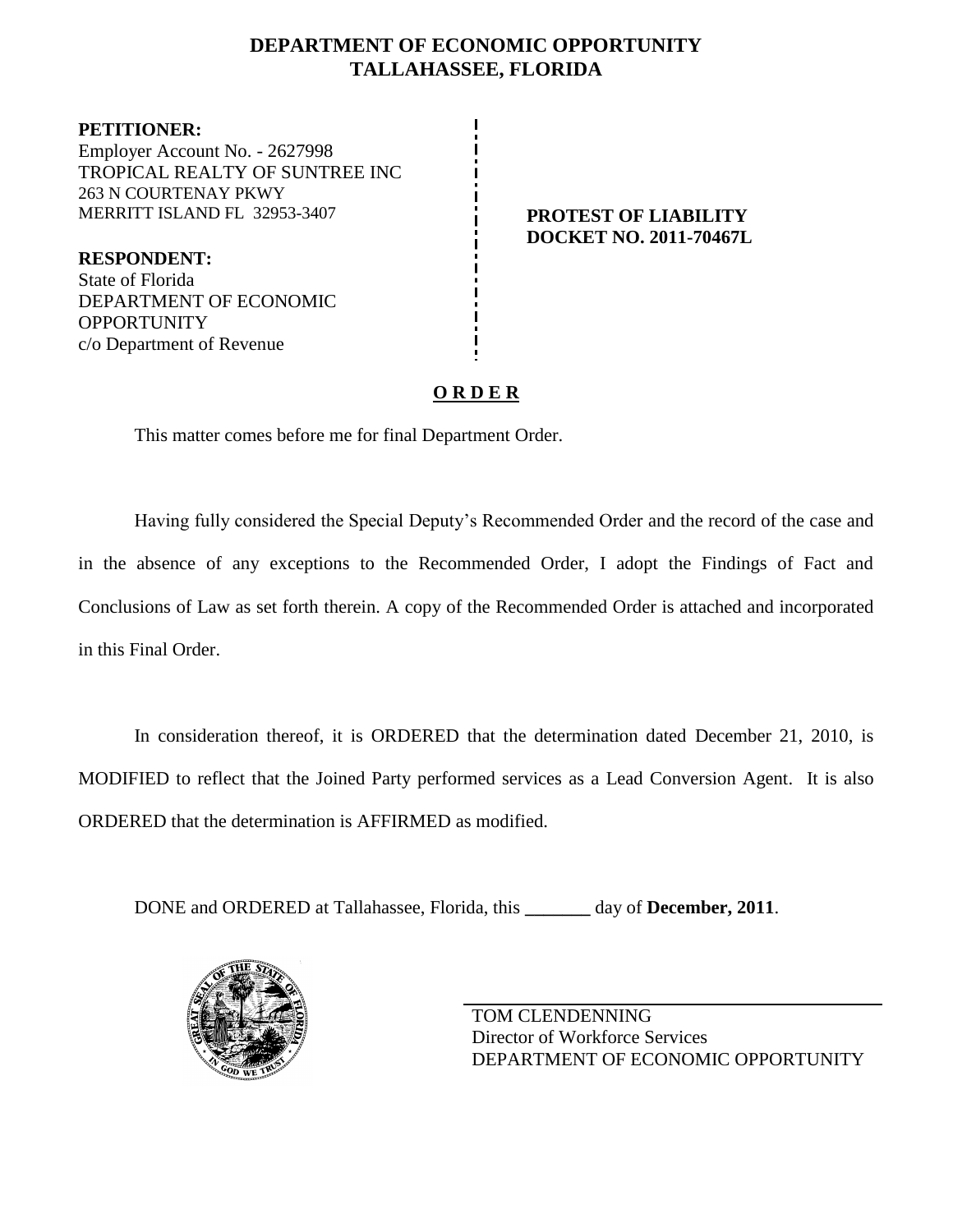# **THE DEPARTMENT OF ECONOMIC OPPORTUNITY Unemployment Compensation Appeals**

MSC 344 CALDWELL BUILDING 107 EAST MADISON STREET TALLAHASSEE FL 32399-4143

### **PETITIONER:**

Employer Account No. - 2627998 TROPICAL REALTY OF SUNTREE INC ATTN: MITCH RIBAK 263 N COURTENAY PKWY MERRITT ISLAND FL 32953-3407

> **PROTEST OF LIABILITY DOCKET NO. 2011-70467L**

## **RESPONDENT:**

State of Florida THE DEPARTMENT OF ECONOMIC **OPPORTUNITY** c/o Department of Revenue

# **RECOMMENDED ORDER OF SPECIAL DEPUTY**

#### TO: Deputy Director, Director, Unemployment Compensation Services THE DEPARTMENT OF ECONOMIC OPPORTUNITY

This matter comes before the undersigned Special Deputy pursuant to the Petitioner's protest of the Respondent's determination dated December 21, 2010.

After due notice to the parties, a telephone hearing was held on August 3, 2011. The Petitioner's president appeared and testified at the hearing. The Joined Party appeared and testified on her own behalf. A tax specialist II appeared and testified on behalf of the Respondent.

The record of the case, including the recording of the hearing and any exhibits submitted in evidence, is herewith transmitted. Proposed Findings of Fact and Conclusions of Law were not received.

## **Issue:**

Whether services performed for the Petitioner by the Joined Party and other individuals constitute insured employment pursuant to Sections 443.036(19), 443.036(21); 443.1216, Florida Statutes, and if so, the effective date of the liability.

## **Findings of Fact:**

- 1. The Petitioner is a subchapter C corporation, incorporated in 2005 for the purpose of running a real estate brokerage.
- 2. The Joined Party provided services for the Petitioner as a Lead Conversion Agent from September 15, 2009, through May 17, 2010.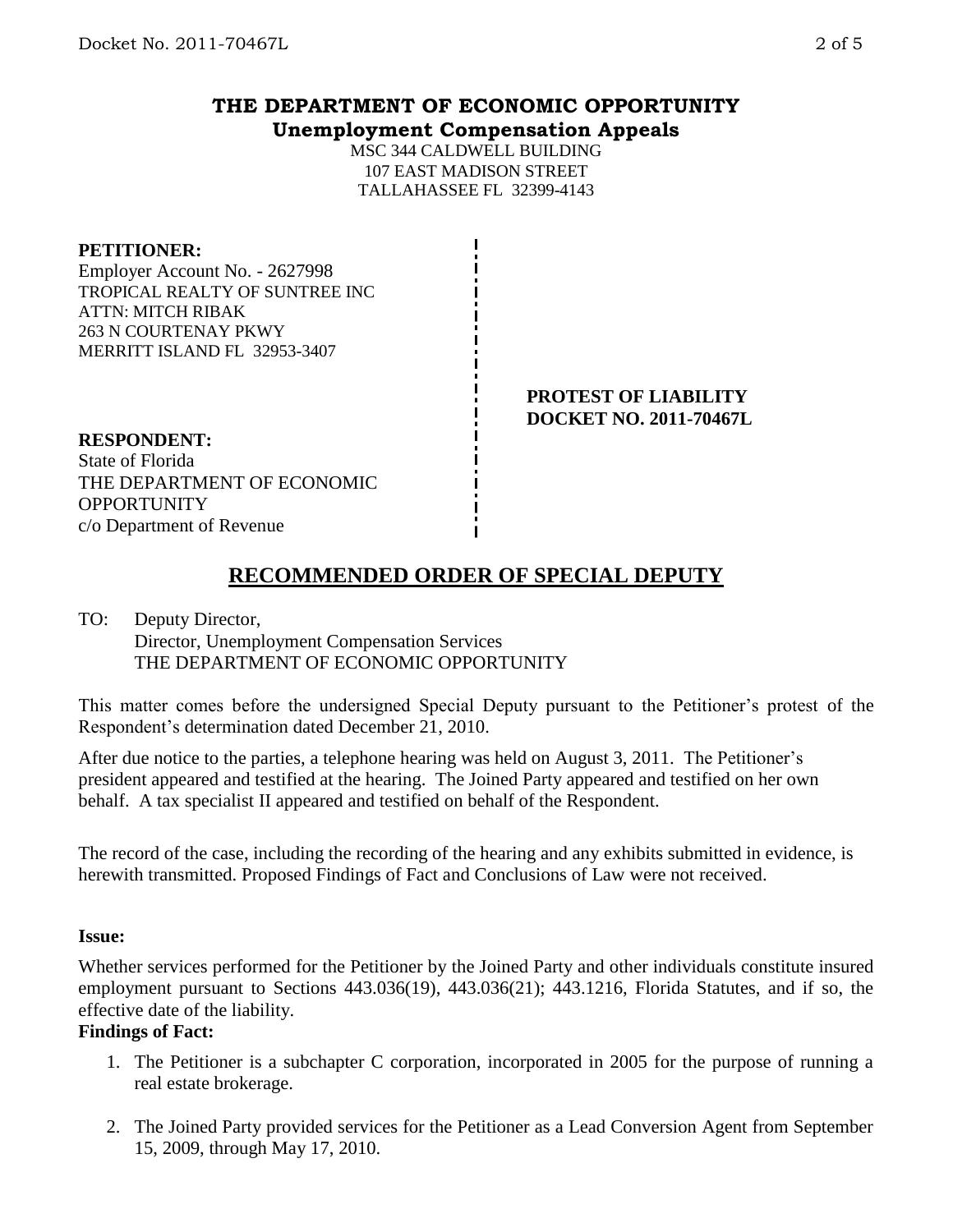- 3. The Joined Party signed an independent contractor agreement with the Petitioner at the time of hire. The agreement stipulated that the Joined Party would be considered an agent of the Petitioner. The agreement required the Joined Party to abide by the Petitioner's office policy manual. The agreement required the Joined Party to maintain specific amounts of insurance for bodily injury and property damage. The agreement allowed either party to terminate the relationship with one day of notice. The Joined Party had a duty to prevent the disclosure of the Petitioner's confidential information which extended indefinitely after the termination of the agreement. The Joined Party believed that work performed as a lead conversion agent was employment.
- 4. The Joined Party was required to sign an agreement with each agent of the brokerage. This agreement was signed by the agent, the Joined Party, and the Petitioner. The agreement was provided by the Petitioner. The agreement determined how fees would be allocated to the Joined Party. The agreement required the Joined Party to make a minimum of 75 calls per day and to make contact with 3 buyers per agent per day. The agreement specified that the Joined Party should leave a 10-15 second tailored message where it was not possible to make contact with a buyer. The agreement specifies that the Joined Party is responsible for updating records regarding calls made. The agreement is rendered null and void if either the Joined Party or the agent should cease to work for the Petitioner.
- 5. The Petitioner provided a work area with a desk, telephone, and computer for the Joined Party. The Joined Party was provided with a company email address. The Petitioner provided company shirts freely. The Petitioner provided a name tag with the Joined Party's name and the Petitioner's name. The Joined Party could work from home and used her own computer and telephone for work from home. The Joined Party incurred no expenses as a result of the work.
- 6. The Petitioner provided training sessions for the Joined Party on the computer systems and on job objectives.
- 7. The Joined Party was expected to work Monday through Friday except for holidays.
- 8. The Joined Party had a real estate license. The Petitioner paid to have the license reactivated and paid for the license dues.
- 9. The Joined Party was paid \$1,600 plus commission. The Joined Party was paid every two weeks. Commission pay was held until the sale had completed. The salary portion of the pay was prorated if the Joined Party was not at work. The rate of pay was established by the Petitioner.

## **Conclusions of Law:**

- 10. Florida Statutes state that service performed by an individual for a person as a real estate salesperson or agent, if all of the service performed by the individual for that person is performed for remuneration solely by way of commission is excluded.
- 11. The Joined Party was paid a commission plus a salary. Because the Joined Party was not paid solely by commission, Florida Statute 443.1216(13)(n) does not apply.
- 12. The issue in this case, whether services performed for the Petitioner constitute employment subject to the Florida Unemployment Compensation Law, is governed by Chapter 443, Florida Statutes. Section 443.1216(1)(a)2., Florida Statutes, provides that employment subject to the chapter includes service performed by individuals under the usual common law rules applicable in determining an employer-employee relationship.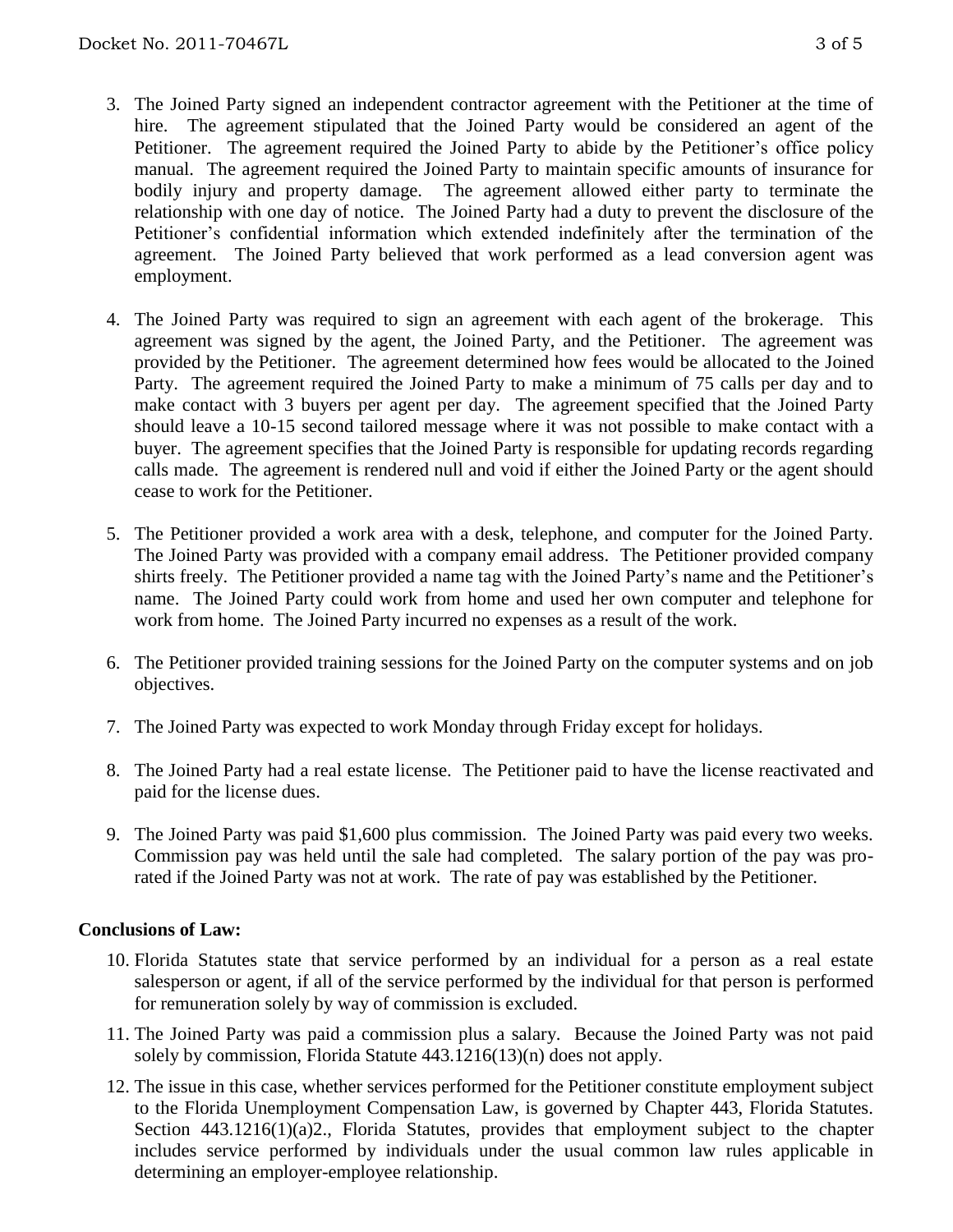- 13. The Supreme Court of the United States held that the term "usual common law rules" is to be used in a generic sense to mean the "standards developed by the courts through the years of adjudication." United States v. W.M. Webb, Inc., 397 U.S. 179 (1970).
- 14. The Supreme Court of Florida adopted and approved the tests in 1 Restatement of Law, Agency 2d Section 220 (1958), for use to determine if an employment relationship exists. See Cantor v. Cochran, 184 So.2d 173 (Fla. 1966); Miami Herald Publishing Co. v. Kendall, 88 So.2d 276 (Fla. 1956); Magarian v. Southern Fruit Distributors, 1 So.2d 858 (Fla. 1941); see also Kane Furniture Corp. v. R. Miranda, 506 So.2d 1061 (Fla. 2d DCA 1987).
- 15. Restatement of Law is a publication, prepared under the auspices of the American Law Institute, which explains the meaning of the law with regard to various court rulings. The Restatement sets forth a nonexclusive list of factors that are to be considered when judging whether a relationship is an employment relationship or an independent contractor relationship.
- 16. 1 Restatement of Law, Agency 2d Section 220 (1958) provides:
	- (1) A servant is a person employed to perform services for another and who, in the performance of the services, is subject to the other's control or right of control.
	- (2) The following matters of fact, among others, are to be considered:
		- (a) the extent of control which, by the agreement, the business may exercise over the details of the work;
		- (b) whether or not the one employed is engaged in a distinct occupation or business;
		- (c) the kind of occupation, with reference to whether, in the locality, the work is usually done under the direction of the employer or by a specialist without supervision;
		- (d) the skill required in the particular occupation;
		- (e) whether the employer or the worker supplies the instrumentalities, tools, and the place of work for the person doing the work;
		- (f) the length of time for which the person is employed;
		- $(g)$  the method of payment, whether by the time or by the job;
		- (h) whether or not the work is a part of the regular business of the employer;
		- (i) whether or not the parties believe they are creating the relation of master and servant;
		- (j) whether the principal is or is not in business.
- 17. Comments in the Restatement explain that the word "servant" does not exclusively connote manual labor, and the word "employee" has largely replaced "servant" in statutes dealing with various aspects of the working relationship between two parties. In Department of Health and Rehabilitative Services v. Department of Labor & Employment Security, 472 So.2d 1284 (Fla. 1<sup>st</sup>) DCA 1985) the court confirmed that the factors listed in the Restatement are the proper factors to be considered in determining whether an employer-employee relationship exists. However, in citing La Grande v. B&L Services, Inc., 432 So.2d 1364, 1366 (Fla. 1st DCA 1983), the court acknowledged that the question of whether a person is properly classified an employee or an independent contractor often cannot be answered by reference to "hard and fast" rules, but rather must be addressed on a case-by-case basis.
- 18. The Petitioner exercised control over the days worked by the Joined Party, requiring the Joined Party to work from Monday through Friday. The Petitioner required the Joined Party to abide by the Petitioner's office policy manual. The Petitioner required the Joined Party to maintain specific levels of insurance. While the agent agreements were ostensibly between the Joined Party and the agent, the Petitioner was a signatory on the agreement and the agreement bore the Petitioner's letterhead. The Joined Party was in effect required to sign the agreements in order to work. The agreements required a minimum of 75 calls per day along with a minimum number of successful contacts per day.